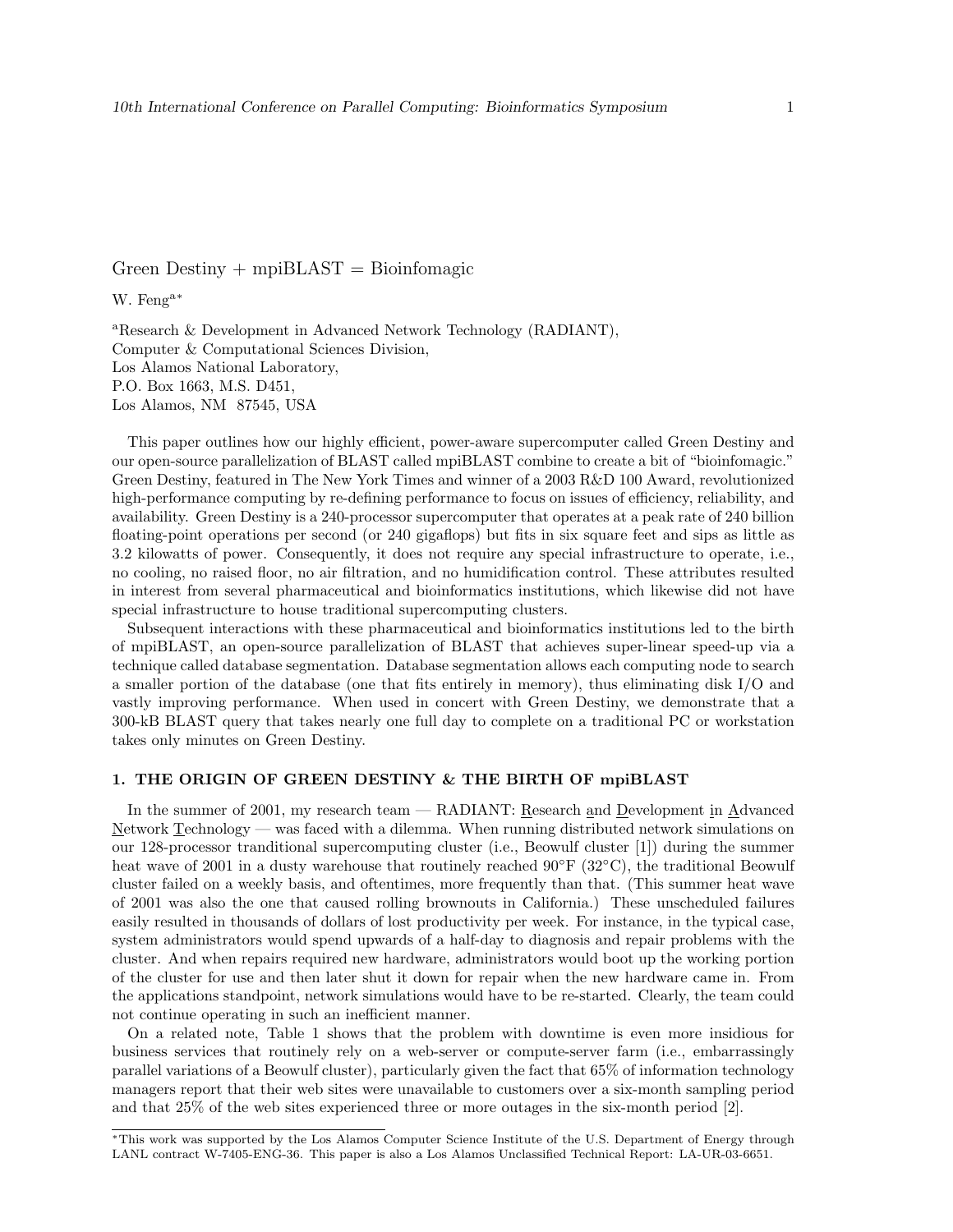Estimated Costs of an Hour of Server Downtime for Business Services (Source: Contingency Planning Research, Inc.)

| Service                     | Cost of One Hour of Downtime |
|-----------------------------|------------------------------|
| <b>Brokerage Operations</b> | \$6,450,000                  |
| Credit Card Authorization   | \$2,600,000                  |
| Amazon.com                  | \$275,000                    |
| Ebay                        | \$225,000                    |
| Package Shipping Services   | \$150,000                    |
| Home Shopping Channel       | \$139,000                    |

To address this problem with downtime, we endeavored to research, develop, and integrate a lowpower, always-available Beowulf cluster called Green Destiny [3–5] to address issues of efficiency, reliability, and availability. Green Destiny is a 240-processor supercomputer that operates at a peak rate of 240 billion floating-point operations per second (or 240 gigaflops) but fits in six square feet and sips as little as 3.2 kilowatts of power (or roughly 10 times less power than a traditional cluster). Because Green Destiny runs so cool, it does not require any special infrastructure to operate, i.e., no cooling, no raised floor, no air filtration, and no humidification control. Furthermore, in its lifetime, the cluster has never failed.

Consequently, the above attributes resulted in significant interest from several pharmaceutical and bioinformatics institutions, who likewise did not have special infrastructure to house traditional supercomputing clusters. Subsequent discussions revolved around the fact that these institutions relied heavily on a tool called "BLAST: Basic Local Alignment Sequence Tool," a ubiquitous sequence database-search tool used in molecular biology. (In general, BLAST takes a query DNA or amino acid sequence and searches for similar sequences in a database of known sequences. At the completion of the search, BLAST reports the statistical significance of the similarities between the query and the sequences in the database.) To improve the throughput of BLAST, most of these institutions used traditional Beowulf clusters in order to run multiple instantiations of the sequential BLAST code. Those that were more adventuresome looked into parallelizing the sequential BLAST code [6–12]. Ultimately, however, all the institutions have been hampered by frequent failures in their traditional Beowulf clusters (due to overheating) as well as by poor parallelizations of BLAST. These hinderances appropriately set the stage for Green Destiny and mpiBLAST, respectively.

Virtually all parallel implementations rely on a technique called query segmentation, resulting in nearly linear speed-up. A few implementations, including our own open-source implementation dubbed mpiBLAST, employ a technique that we call database segmentation [13–16]. However, our implementation leverages the ubiquitously accepted NCBI implementation of BLAST and delivers super-linear speed-up while simultaneously being free and open source. As a result, since its release in early 2003, mpiBLAST has been downloaded well over 4000 times.

The remainder of this paper presents a brief overview of BLAST, followed by details about the existing techniques to parallelize BLAST as well as the technique used in mpiBLAST, and a performance evaluation of mpiBLAST, our open-source parallelization of BLAST using the ubiquitous MPI (Message Passing Interface) [19].

#### 2. AN OVERVIEW OF BLAST

BLAST searches a query sequence containing nucleotides (DNA) or peptides (amino acids) against a database of known nucleotide or peptide sequences. Since peptide sequences results from ribosomal translations of nucleotides, comparisons can be made between nucleotide and peptide sequences. BLAST provides the capability to compare all possible combinations of query and database sequence types by translating sequences on the fly, as shown in Table 2.

In BLAST, each search type executes in nearly the same way. The BLAST search heuristic [17]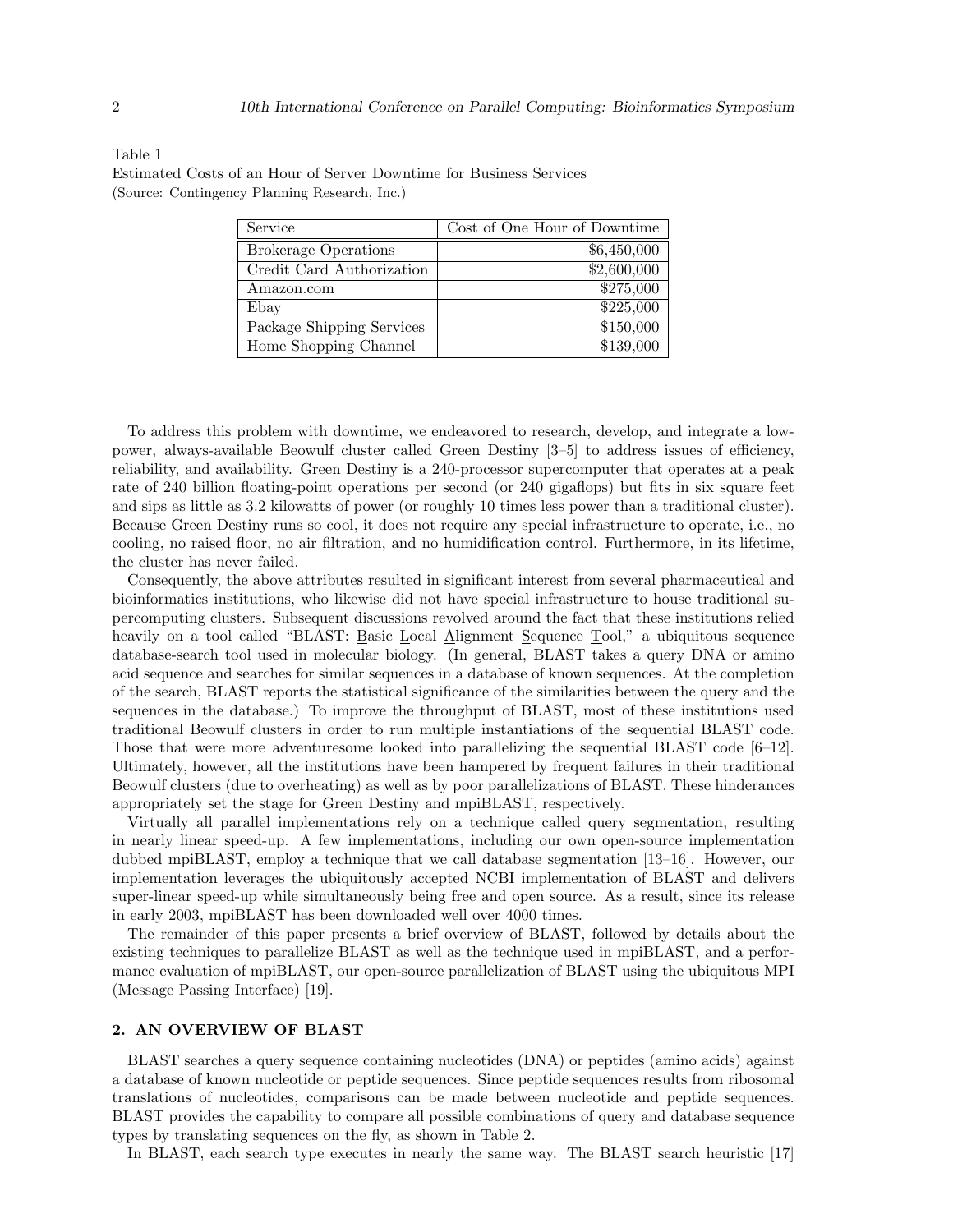| Table 2                   |  |
|---------------------------|--|
| <b>BLAST</b> Search Types |  |

| Search Name | Query Type | Database Type | Translation        |
|-------------|------------|---------------|--------------------|
| blastn      | nucleotide | nucleotide    | none               |
| tblastn     | peptide    | nucleotide    | database           |
| blastx      | nucleotide | peptide       | query              |
| blastp      | peptide    | peptide       | none               |
| tblastx     | nucleotide | nucleotide    | query and database |

indexes both the query and target (database) sequence into words of a chosen size. It then searches for matching word pairs, called hits, with a score of at least T and extends the match along the diagonal. Gapped BLAST [18], hereafter referred to simply as BLAST, modifies the original BLAST algorithm to increase sensitivity and decrease execution time by moving down the sequences until two hits have been found, each with a score of at least T within A letters of each other. BLAST then performs an ungapped extension on the second hit to generate a high-scoring segment pair (HSP). If the HSP score is greater than a second threshold, a gapped extension is triggered simultaneously both forward and backward. The resulting output consists of a set of local gapped alignments found within each query sequence, the alignments score, an alignment of the query and database sequences, and a measure of the likelihood that the alignment is a random match between the query and database.

### 3. RELATED WORK

In this section, we briefly describe three approaches towards parallelizing BLAST: (1) hardware acceleration that parallelizes the comparison of a single query to a single database entry, (2) query segmentation, and (3) database segmentation.

#### 3.1. Hardware Acceleration

Hardware accelerators parallelize the comparison of a single query sequence to a single database entry. Because symmetric multiprocessors (SMPs) and symmetric multithreaded systems (SMTs) cannot support the level of parallelism required, custom hardware must be used. Singh et al. introduced the first hardware accelerator for BLAST [12]. More recently, TimeLogic (http://www.timelogic.com) commercialized an FPGA-based accelerator called the DeCypher BLAST hardware accelerator [11].

#### 3.2. Query Segmentation

Query segmentation provides the most natural parallelization of BLAST by splitting up a query (or set of queries) such that each compute node in a cluster (or each processor in an SMP) searches a fraction of the sequence database, as shown in Figure 1. Thus, multiple BLAST searches can execute in parallel on different queries. However, such an approach typically requires that the entire database be replicated on each compute nodes local storage system [6,7]. If the database to be searched is larger than core memory, then query-segmented searches suffer from the same adverse effects of disk I/O as in traditional BLAST. When the database fits in core memory, however, query segmentation can achieve nearly linear scaling for all BLAST search types.

#### 3.3. Database Segmentation

Database segmentation is an orthogonal approach to query segmentation. Whereas query segmentation keeps the database intact and uses individual query segments (or sub-queries) to match against a copy of the entire database on each node, database segmentation keeps the query intact and distributes individual database segments to each node for the query to be searched upon, as shown in Figure 2. One of the biggest challenges of this approach is to ensure that the statistical scoring is properly produced as it depends on the size of the database, a database that database segmentation dutifully chops up.

Database segmentation has also been implemented in a closed-source commercial product by Tur-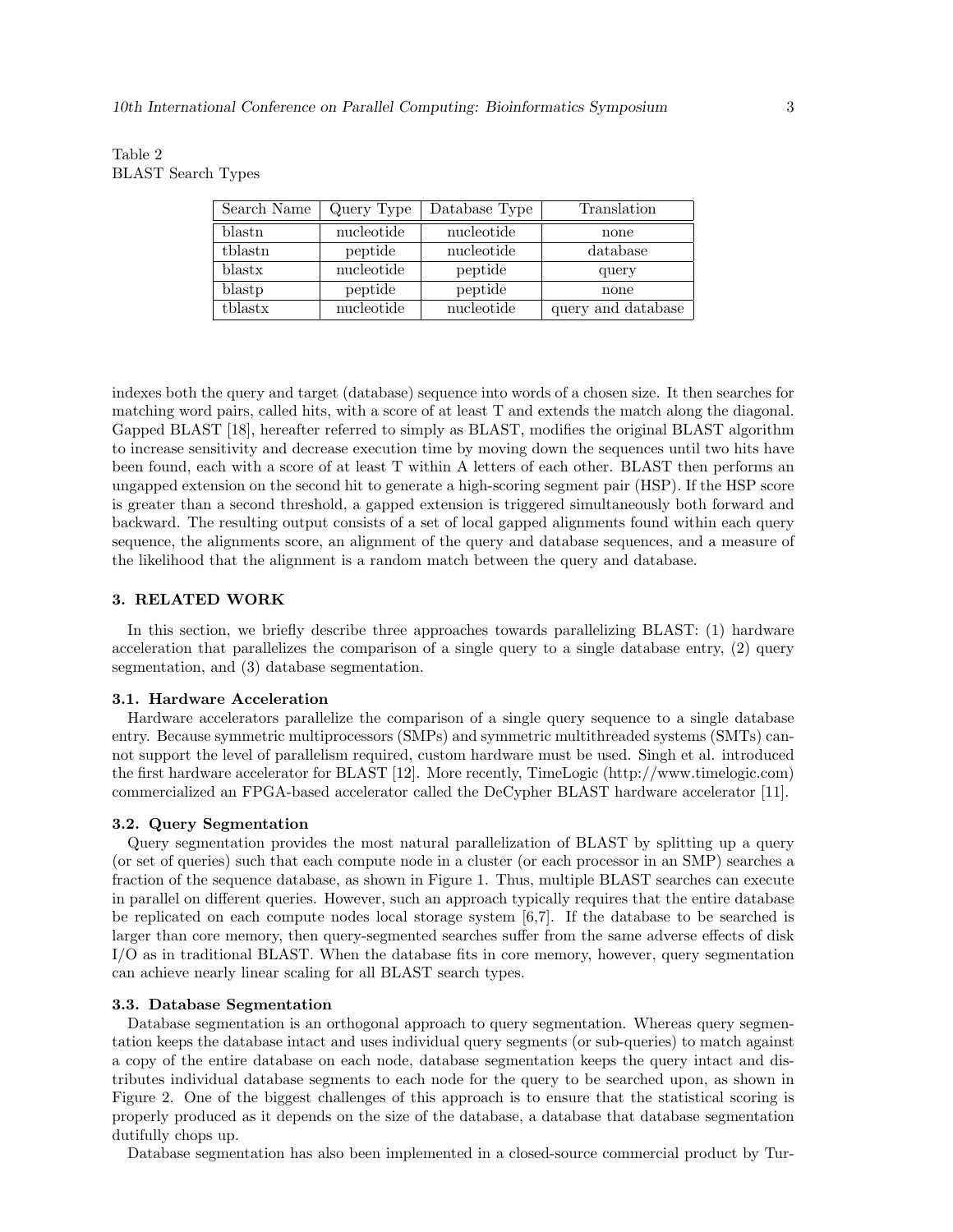

Figure 1. Query Segmentation



Figure 2. Database Segmentation

boWorx, Inc. called TurboBLAST [13]. However, its propietary implementation only results in linear speed-up. Recently, Mathog [16] also released an implementation of database segmentation called parallelblast, which is composed of a set of scripts that operate in the Sun Grid Engine (SGE)/PVM environment. Aside from requiring the SGE/PVM environment, parallelblast also differs from mpiBLAST in that it is not directly integrated with the NCBI toolkit.

#### 4. THE mpiBLAST ALGORITHM

The mpiBLAST algorithm consists of three steps: (1) segmenting and distributing the database, e.g., see Figure 2, (2) running mpiBLAST queries on each node, and (3) merging the results from each node into a single output file [15].

The first step consists of a front-end node formatting the database via a wrapper around the standard NCBI formatdb called mpiformatdb. The mpiformatdb wrapper generates the appropriate command-line arguments to enable NCBI formatdb to format and divide the database into many small fragments of roughly equal size. When completed, the formatted database fragments are placed on shared storage.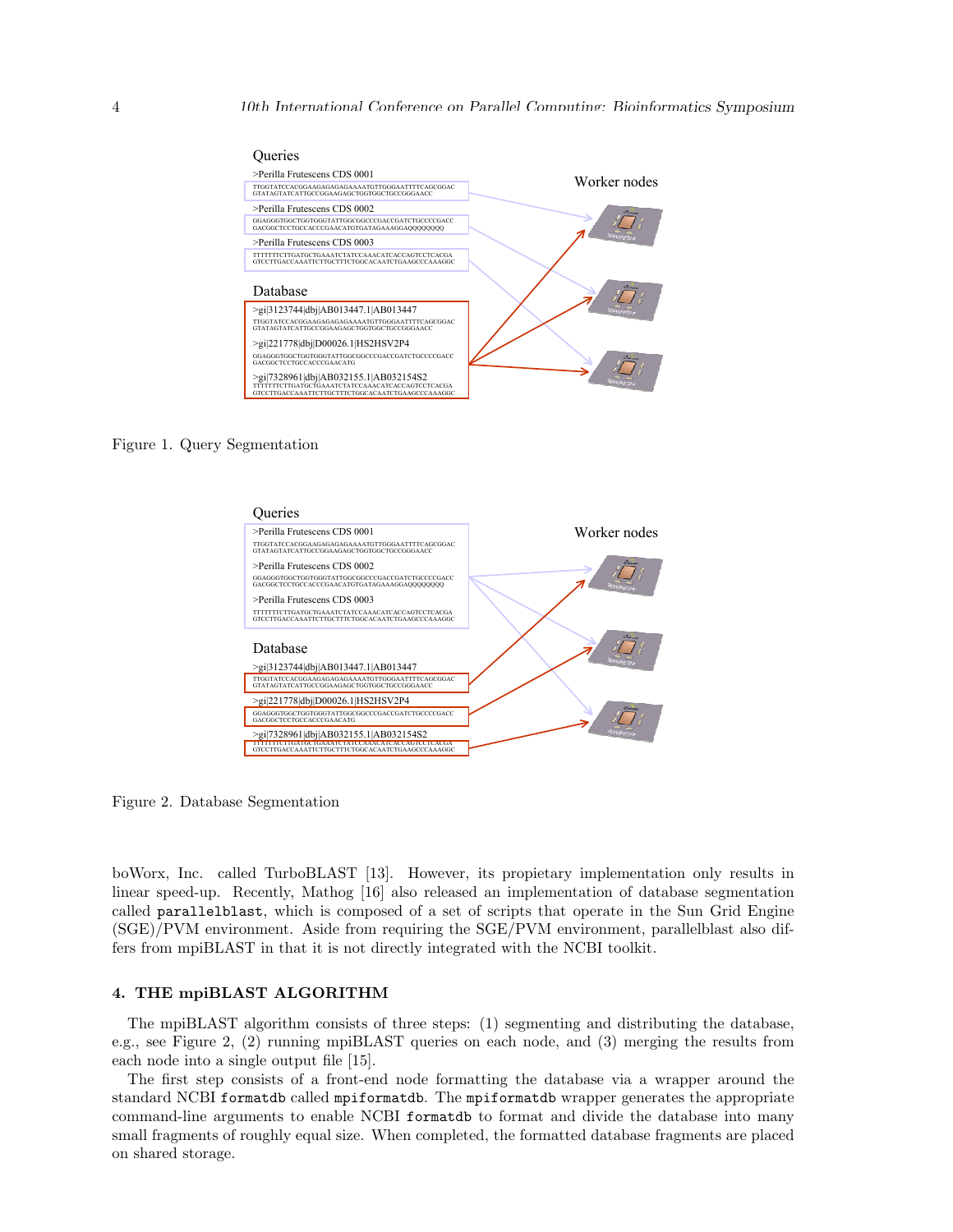Next, each database fragment is distributed to a distinct worker node and queried by directly executing the BLAST algorithm as implemented in the NCBI development library.

Finally, when each worker node completes searching on its fragment, it reports the results back to the front-end node who merges the results from each worker node and sorts them according to their score. Once all the results have been received, they are written to a user-specified output file using the BLAST output functions of the NCBI development library. This approach to generating merged results allows mpiBLAST to directly produce results in any format supprted by NCBI's BLAST, including XML, HTML, tab-delimited text, and ASN.1.

#### 5. PERFORMANCE EVALUATION OF mpiBLAST

In this section, we show that mpiBLAST, with its database-segmenting technique, achieves superlinear performance gains. For instance, when increasing the number of compute nodes from 1 to 4, mpiBLAST achieves a speed-up of nearly 10, as shown in Table 3. Overall, our reference 300-KB query against the 5.1-GB uncompressed nt database takes 1346 minutes (or 22.4 hours) on one compute node and less than 8 minutes on 128 nodes of Green Destiny. (A more detailed performance analysis and evaluation can be found in [15].)

| $#$ Nodes | Run Time (sec) | Speed-Up |
|-----------|----------------|----------|
|           | 80775          | 1.00     |
|           | 8752           | 9.23     |
|           | 4548           | 17.76    |
| 16        | 2437           | 33.15    |
| 32        | 1350           | 59.83    |
| 64        | 851            | 94.92    |
| 128       | 474            | 170.41   |

Table 3 BLAST Run Time for a 300-kB Query Against the nt Database

If one looks carefully at Table 3, the efficiency of mpiBLAST decreases as the number of nodes increase. That is, if we take the "speed-up" column and divide it by the "# nodes" column, the efficiency of mpiBLAST across four nodes is  $2.31$  (9.23/4) and drops all the way down to 1.33 (170.41/128) when run across 128 nodes. The reason for this dropoff is due to the tradeoff that exists when segmenting the database into many small fragments. There is significant overhead in searching extra fragments; thus, the ideal database segment will typically be the largest fragment that can fit in memory and not cause any swapping to disk. Making fragments smaller than the available memory simply adds overhead [15].

## 6. CONCLUSION

In this paper, we briefly described how our energy-efficient and highly-reliable Green Destiny cluster led to the development of mpiBLAST to create a bit of "bioinfomagic" — e.g., moving from executing on one node to four nodes resulted in nearly a ten-fold speed-up. In short, mpiBLAST is an MPI-based [19] implementation of database segmentation for parallel BLAST searches. Its primary contributions are that it is open source, that it routinely produces super-linear speed-up, and that it directly interfaces with the NCBI development library to provide BLAST users with an interface and output formats identical to the ubiquitous NCBI-BLAST.